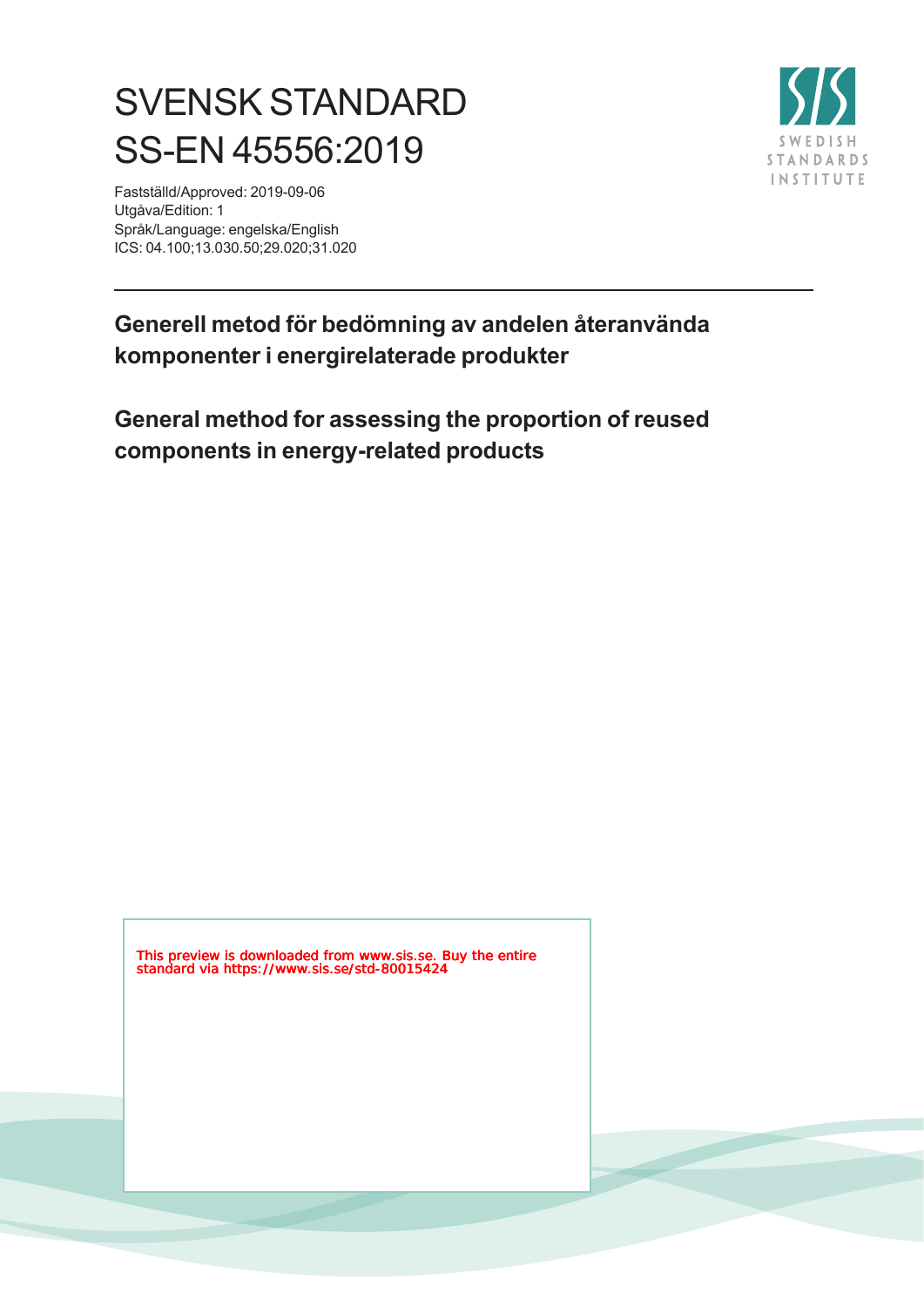## Standarder får världen att fungera

*SIS (Swedish Standards Institute) är en fristående ideell förening med medlemmar från både privat och offentlig sektor. Vi är en del av det europeiska och globala nätverk som utarbetar internationella standarder. Standarder är dokumenterad kunskap utvecklad av framstående aktörer inom industri, näringsliv och samhälle och befrämjar handel över gränser, bidrar till att processer och produkter blir säkrare samt effektiviserar din verksamhet.* 

#### **Delta och påverka**

Som medlem i SIS har du möjlighet att påverka framtida standarder inom ditt område på nationell, europeisk och global nivå. Du får samtidigt tillgång till tidig information om utvecklingen inom din bransch.

### **Ta del av det färdiga arbetet**

Vi erbjuder våra kunder allt som rör standarder och deras tillämpning. Hos oss kan du köpa alla publikationer du behöver – allt från enskilda standarder, tekniska rapporter och standardpaket till handböcker och onlinetjänster. Genom vår webbtjänst e-nav får du tillgång till ett lättnavigerat bibliotek där alla standarder som är aktuella för ditt företag finns tillgängliga. Standarder och handböcker är källor till kunskap. Vi säljer dem.

#### **Utveckla din kompetens och lyckas bättre i ditt arbete**

Hos SIS kan du gå öppna eller företagsinterna utbildningar kring innehåll och tillämpning av standarder. Genom vår närhet till den internationella utvecklingen och ISO får du rätt kunskap i rätt tid, direkt från källan. Med vår kunskap om standarders möjligheter hjälper vi våra kunder att skapa verklig nytta och lönsamhet i sina verksamheter.

**Vill du veta mer om SIS eller hur standarder kan effektivisera din verksamhet är du välkommen in på www.sis.se eller ta kontakt med oss på tel 08-555 523 00.**

## Standards make the world go round

*SIS (Swedish Standards Institute) is an independent non-profit organisation with members from both the private and public sectors. We are part of the European and global network that draws up international standards. Standards consist of documented knowledge developed by prominent actors within the industry, business world and society. They promote cross-border trade, they help to make processes and products safer and they streamline your organisation.*

#### **Take part and have influence**

As a member of SIS you will have the possibility to participate in standardization activities on national, European and global level. The membership in SIS will give you the opportunity to influence future standards and gain access to early stage information about developments within your field.

### **Get to know the finished work**

We offer our customers everything in connection with standards and their application. You can purchase all the publications you need from us - everything from individual standards, technical reports and standard packages through to manuals and online services. Our web service e-nav gives you access to an easy-to-navigate library where all standards that are relevant to your company are available. Standards and manuals are sources of knowledge. We sell them.

#### **Increase understanding and improve perception**

With SIS you can undergo either shared or in-house training in the content and application of standards. Thanks to our proximity to international development and ISO you receive the right knowledge at the right time, direct from the source. With our knowledge about the potential of standards, we assist our customers in creating tangible benefit and profitability in their organisations.

**If you want to know more about SIS, or how standards can streamline your organisation, please visit www.sis.se or contact us on phone +46 (0)8-555 523 00**



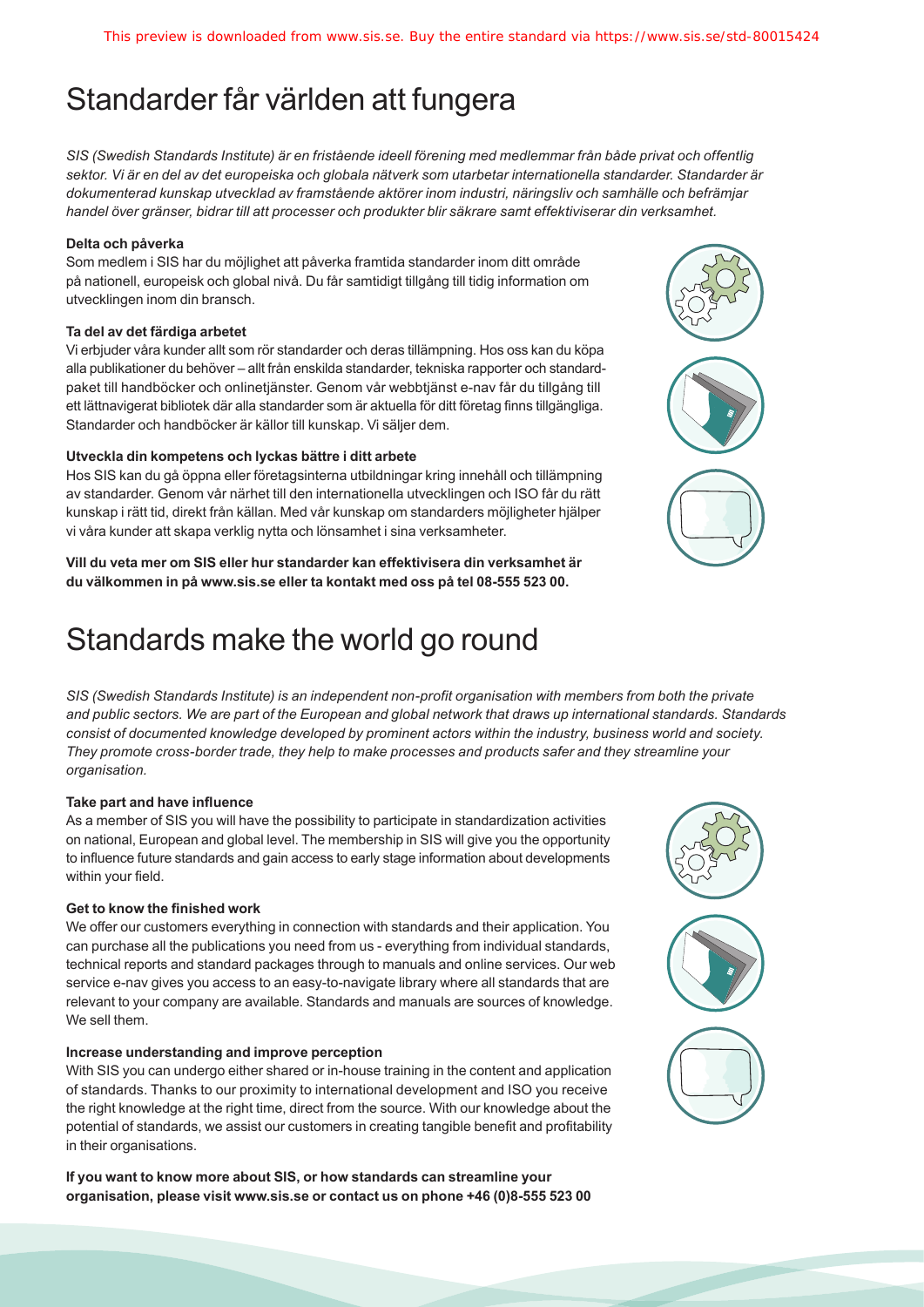Europastandarden EN 45556:2019 gäller som svensk standard. Detta dokument innehåller den officiella engelska versionen av EN 45556:2019.

The European Standard EN 45556:2019 has the status of a Swedish Standard. This document contains the official version of EN 45556:2019.

© Copyright / Upphovsrätten till denna produkt tillhör SIS, Swedish Standards Institute, Stockholm, Sverige. Användningen av denna produkt regleras av slutanvändarlicensen som återfinns i denna produkt, se standardens sista sidor.

© Copyright SIS, Swedish Standards Institute, Stockholm, Sweden. All rights reserved. The use of this product is governed by the end-user licence for this product. You will find the licence in the end of this document.

*Upplysningar om sakinnehållet i standarden lämnas av SIS, Swedish Standards Institute, telefon 08-555 520 00. Standarder kan beställas hos SIS som även lämnar allmänna upplysningar om svensk och utländsk standard.*

*Information about the content of the standard is available from the Swedish Standards Institute (SIS), telephone +46 8 555 520 00. Standards may be ordered from SIS, who can also provide general information about Swedish and foreign standards.*

Denna standard är framtagen av kommittén för Miljöledning, SIS / TK 207.

Har du synpunkter på innehållet i den här standarden, vill du delta i ett kommande revideringsarbete eller vara med och ta fram andra standarder inom området? Gå in på www.sis.se - där hittar du mer information.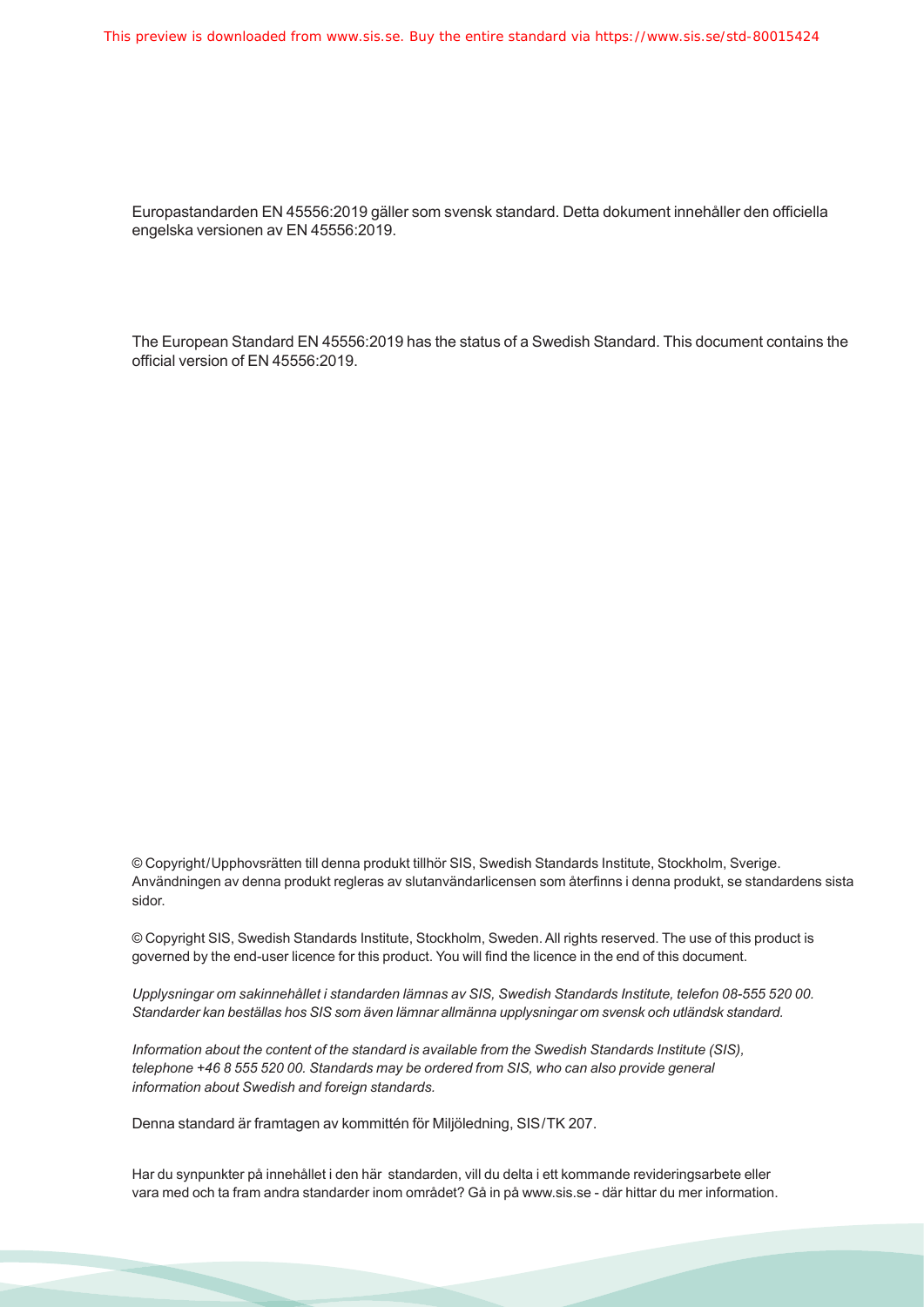This preview is downloaded from www.sis.se. Buy the entire standard via https://www.sis.se/std-80015424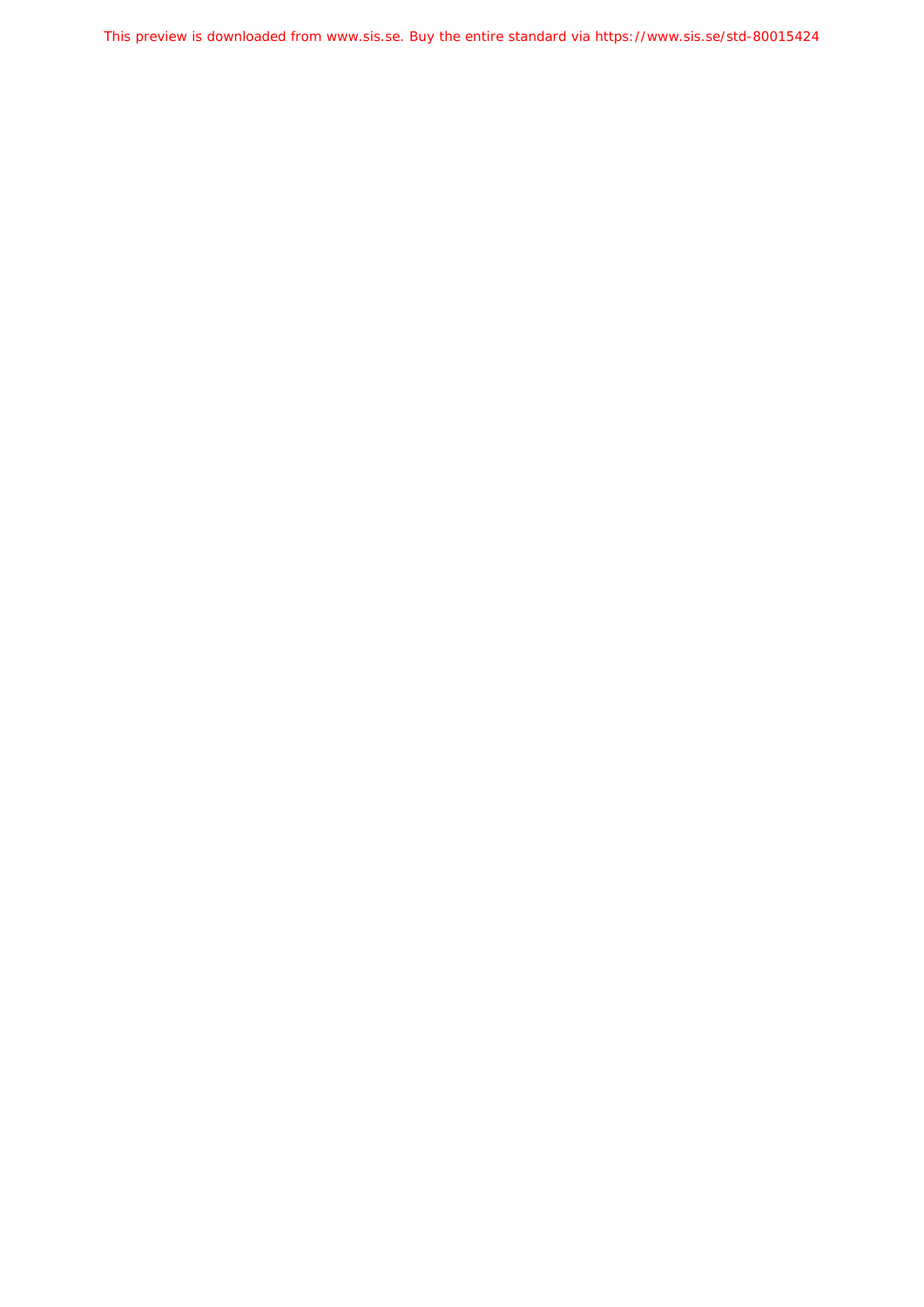## EUROPEAN STANDARD NORME EUROPÉENNE EUROPÄISCHE NORM

## **EN 45556**

June 2019

ICS 13.030.50; 29.020; 31.020

English Version

### General method for assessing the proportion of reused components in energy-related products

Méthode générale d'évaluation de la proportion de composants réutilisés dans les produits liés à l'énergie Allgemeines Verfahren zur Bewertung des Anteils an wiederverwendeten Komponenten in energieverbrauchsrelevanten Produkten

This European Standard was approved by CENELEC on 15 April 2019. CEN and CENELEC members are bound to comply with the CEN/CENELEC Internal Regulations which stipulate the conditions for giving this European Standard the status of a national standard without any alteration.

Up-to-date lists and bibliographical references concerning such national standards may be obtained on application to the CEN-CENELEC Management Centre or to any CEN and CENELEC member.

This European Standard exists in three official versions (English, French, German). A version in any other language made by translation under the responsibility of a CEN and CENELEC member into its own language and notified to the CEN-CENELEC Management Centre has the same status as the official versions.

CEN and CENELEC members are the national standards bodies and national electrotechnical committees of Austria, Belgium, Bulgaria, Croatia, Cyprus, Czech Republic, Denmark, Estonia, Finland, Former Yugoslav Republic of Macedonia, France, Germany, Greece, Hungary, Iceland, Ireland, Italy, Latvia, Lithuania, Luxembourg, Malta, Netherlands, Norway, Poland, Portugal, Romania, Serbia, Slovakia, Slovenia, Spain, Sweden, Switzerland, Turkey and United Kingdom



European Committee for Electrotechnical Standardization Comité Européen de Normalisation Electrotechnique Europäisches Komitee für Elektrotechnische Normung

#### **CEN-CENELEC Management Centre: Rue de la Science 23, B-1040 Brussels**

© 2019 CEN/CENELEC All rights of exploitation in any form and by any means reserved worldwide for CEN national Members and for CENELEC Members.

Ref. No. EN 45556:2019 E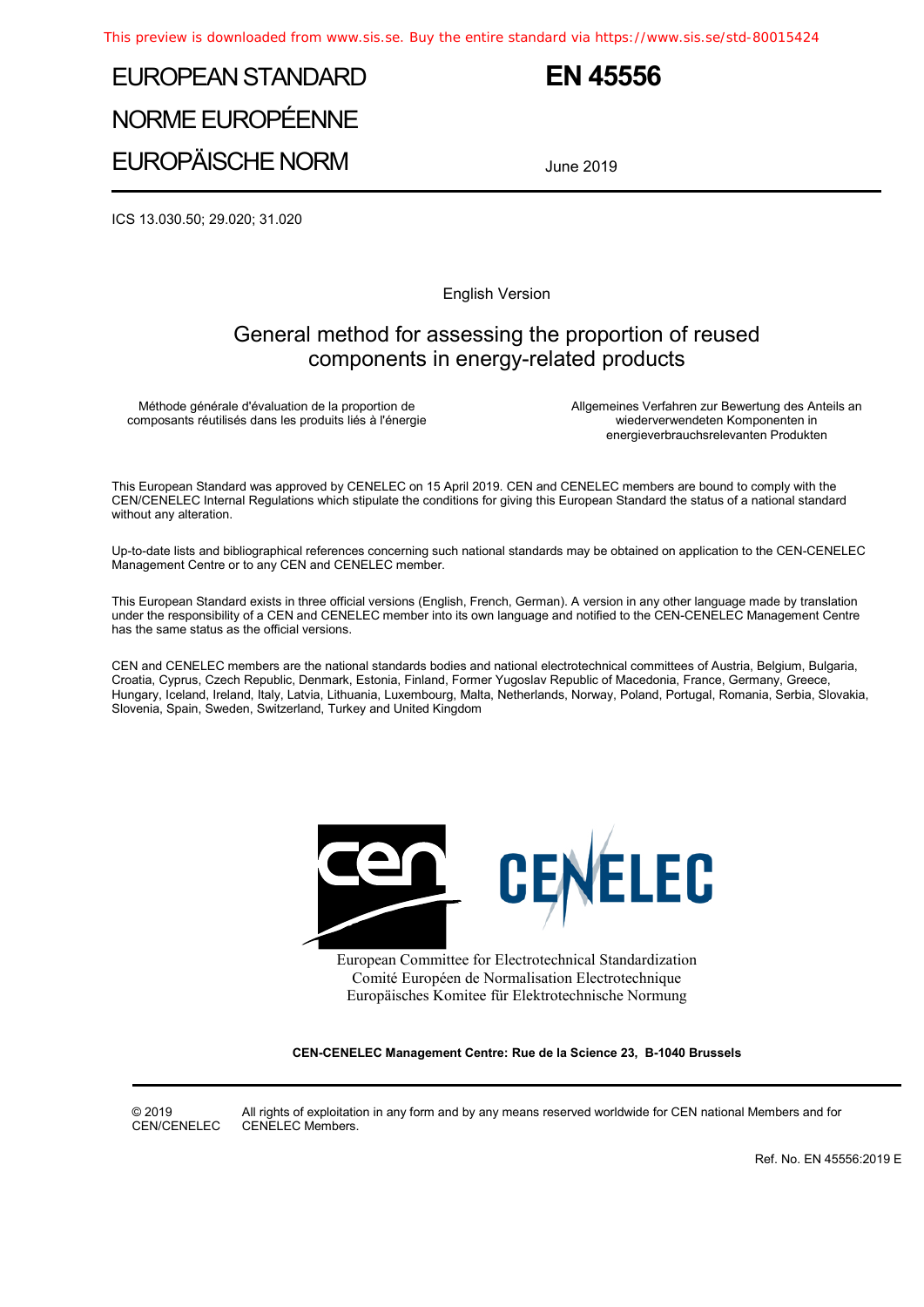This preview is downloaded from www.sis.se. Buy the entire standard via https://www.sis.se/std-80015424

### SS-EN 45556:2019 (E)

### **Contents**

| $\mathbf{2}$     |                                                                                |  |
|------------------|--------------------------------------------------------------------------------|--|
| 3                |                                                                                |  |
| $\boldsymbol{4}$ | Assessment method for the proportion of reused components in an energy-related |  |
| 4.1              |                                                                                |  |
| 4.2              |                                                                                |  |
| 4.2.1            |                                                                                |  |
| 4.2.2            |                                                                                |  |
| 4.2.3            |                                                                                |  |
| 4.2.4            |                                                                                |  |
| $5\overline{)}$  |                                                                                |  |
| 5.1              |                                                                                |  |
| 5.2              |                                                                                |  |
|                  |                                                                                |  |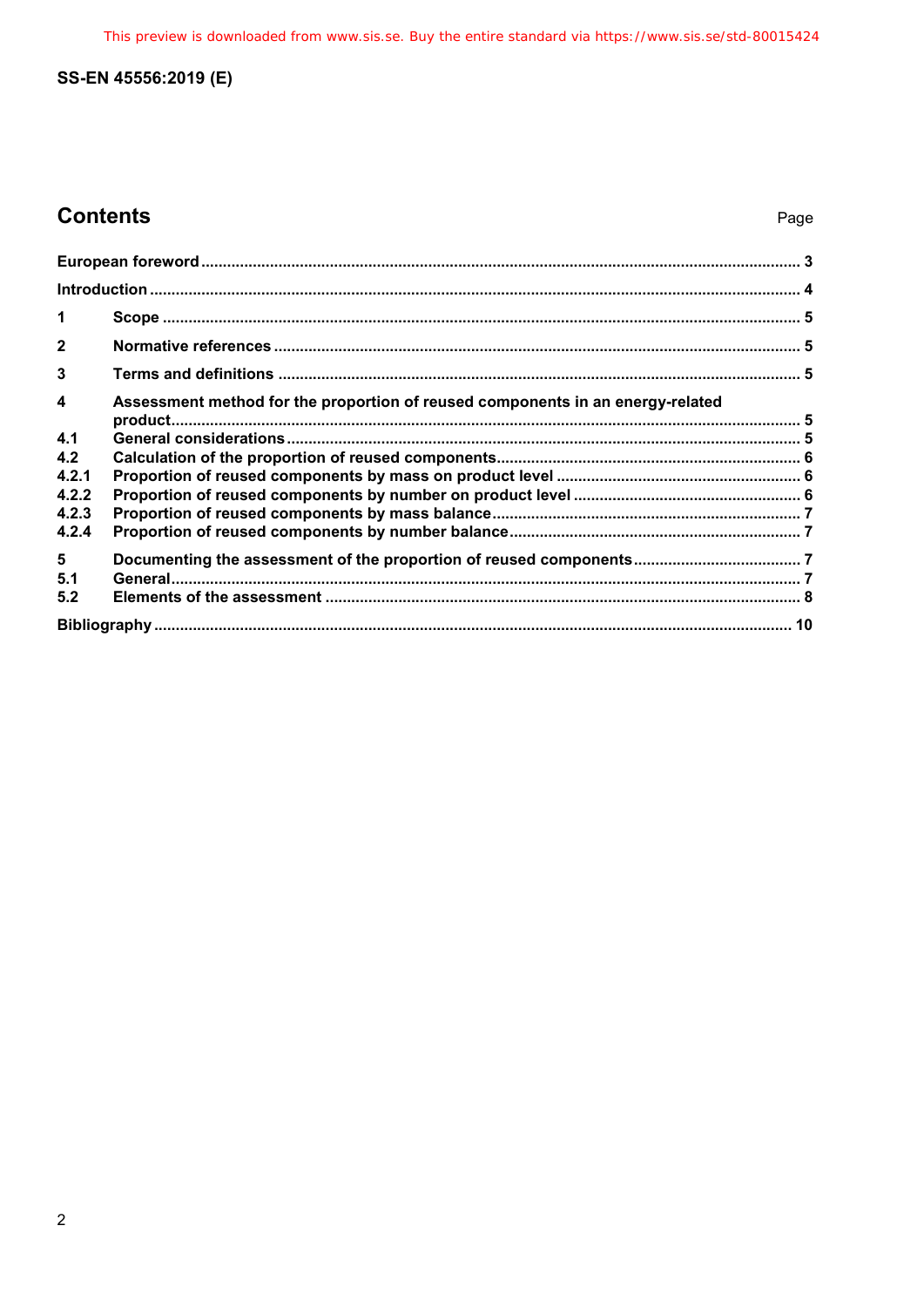**SS-EN 45556:2019 (E)**

### <span id="page-6-0"></span>**European foreword**

This document (EN 45556:2019) has been prepared by CEN/CLC/JTC 10 "Energy-related products - Material Efficiency Aspects for Ecodesign".

The following dates are fixed:

- latest date by which this document has to be (dop) implemented at national level by publication of an identical national standard or by endorsement 2020-04-15
- latest date by which the national standards (dow) conflicting with this document have to be withdrawn (dow) 2022-04-15

This document has been prepared under a mandate given to CENELEC by the European Commission and the European Free Trade Association.

Attention is drawn to the possibility that some of the elements of this document may be the subject of patent rights. CENELEC shall not be held responsible for identifying any or all such patent rights.

The dual logo CEN-CENELEC standardization deliverables, in the numerical range of 45550 – 45559, have been developed under standardization request M/543 of the European Commission and are intended to potentially apply to any product within the scope of the energy-related products (ErP) Directive (2009/125/EC).

Topics covered in the above standardization request are linked to the following material efficiency aspects:

- a) Extending product lifetime.
- b) Ability to reuse components or recycle materials from products at end-of-life.
- c) Use of reused components and/or recycled materials in products.

These standards are general in nature and describe or define fundamental principles, concepts, terminology or technical characteristics. They can be cited together with other product-specific or product-group standards, e.g. developed by product technical committees.

This document is intended to be used by product technical committees when producing product-specific or product-group standards.